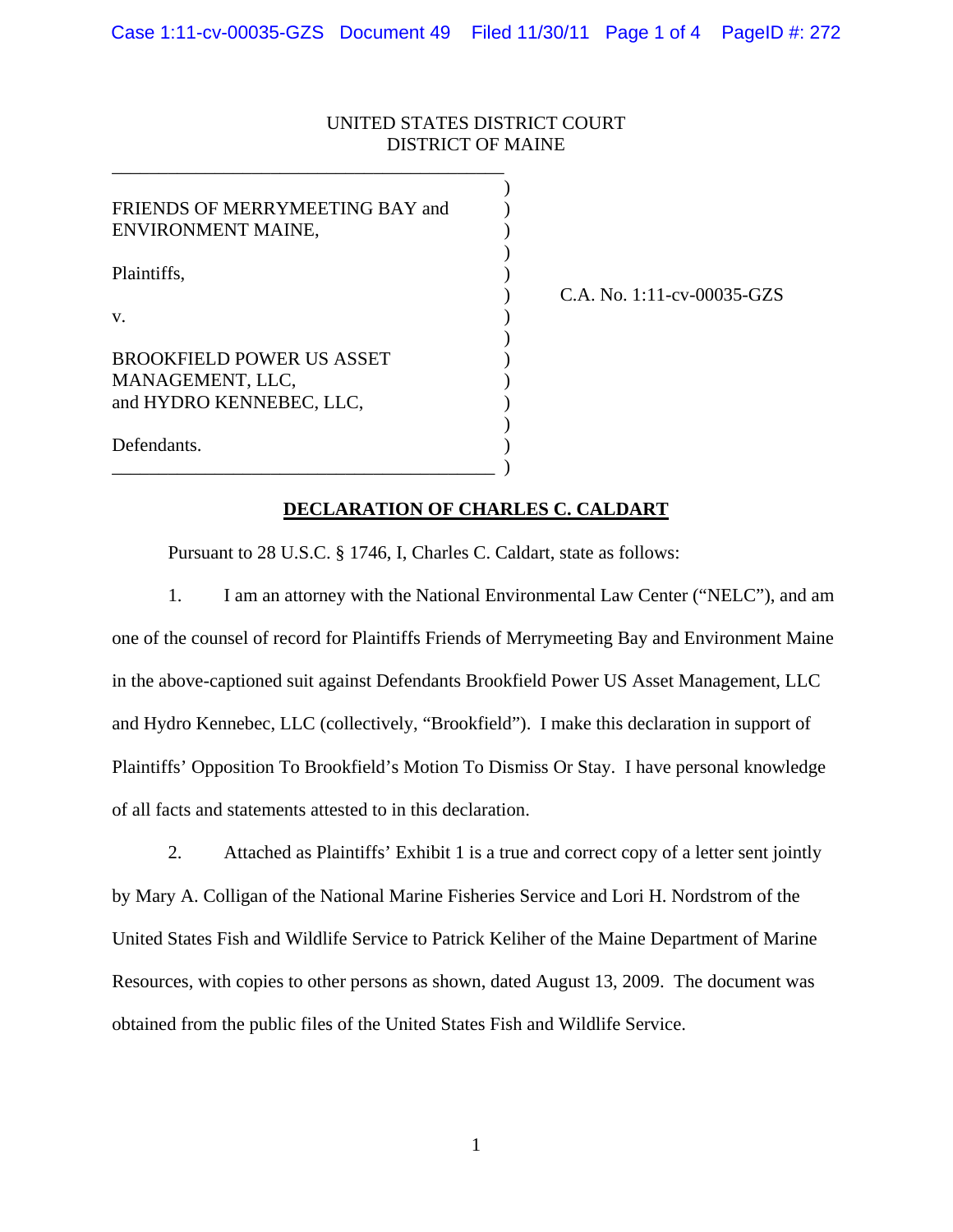3. Attached as Plaintiffs' Exhibit 2 is a true and correct copy of selected pages from the National Research Council's "Genetic Status of Atlantic Salmon in Maine: Interim Report from the Committee on Atlantic Salmon in Maine," dated 2002, obtained from the National Academies Press website at http://www.nap.edu/catalog/10273.html. As stated in the document, the National Research Council is an arm of the National Academy of Sciences, a society of scholars that "advise[s] the federal government on scientific and technical matters" pursuant to a Congressional charter.

4. Attached as Plaintiffs' Exhibit 3 is a true and correct copy of the "Study Plan for Determination of Downstream Passage Routes and the Post Passage Condition of Atlantic Salmon Smolts Using the Hydro Kennebec Project's Fishway," dated March 2011, which was "prepared for" Hydro Kennebec LLC by Normandeau Associates, Inc. Brookfield produced this document, Bates-stamped "HK 2361" through "HK 2368," to Plaintiffs in discovery.

5. Attached as Plaintiffs' Exhibit 4 is a true and correct copy of selected pages from an "Investment Request Form" relating to Defendant Hydro Kennebec LLC as a "business unit" of Brascan Power Corporation, dated January 24, 2006. Brookfield produced this document, Bates-stamped "HK 7" through "HK 10," to Plaintiffs in discovery.

6. Attached as Plaintiffs' Exhibit 5 is a true and correct copy of an e-mail sent by counsel for Brookfield to counsel for Plaintiffs on October 24, 2011.

7. Attached as Plaintiffs' Exhibit 6 is a true and correct copy of selected pages from a letter sent by Kevin Bernier of Brookfield to the Federal Energy Regulatory Commission, dated March 31, 2011. Brookfield produced this document, Bates-stamped "HK 2352" through "HK 2356," to Plaintiffs in discovery.

2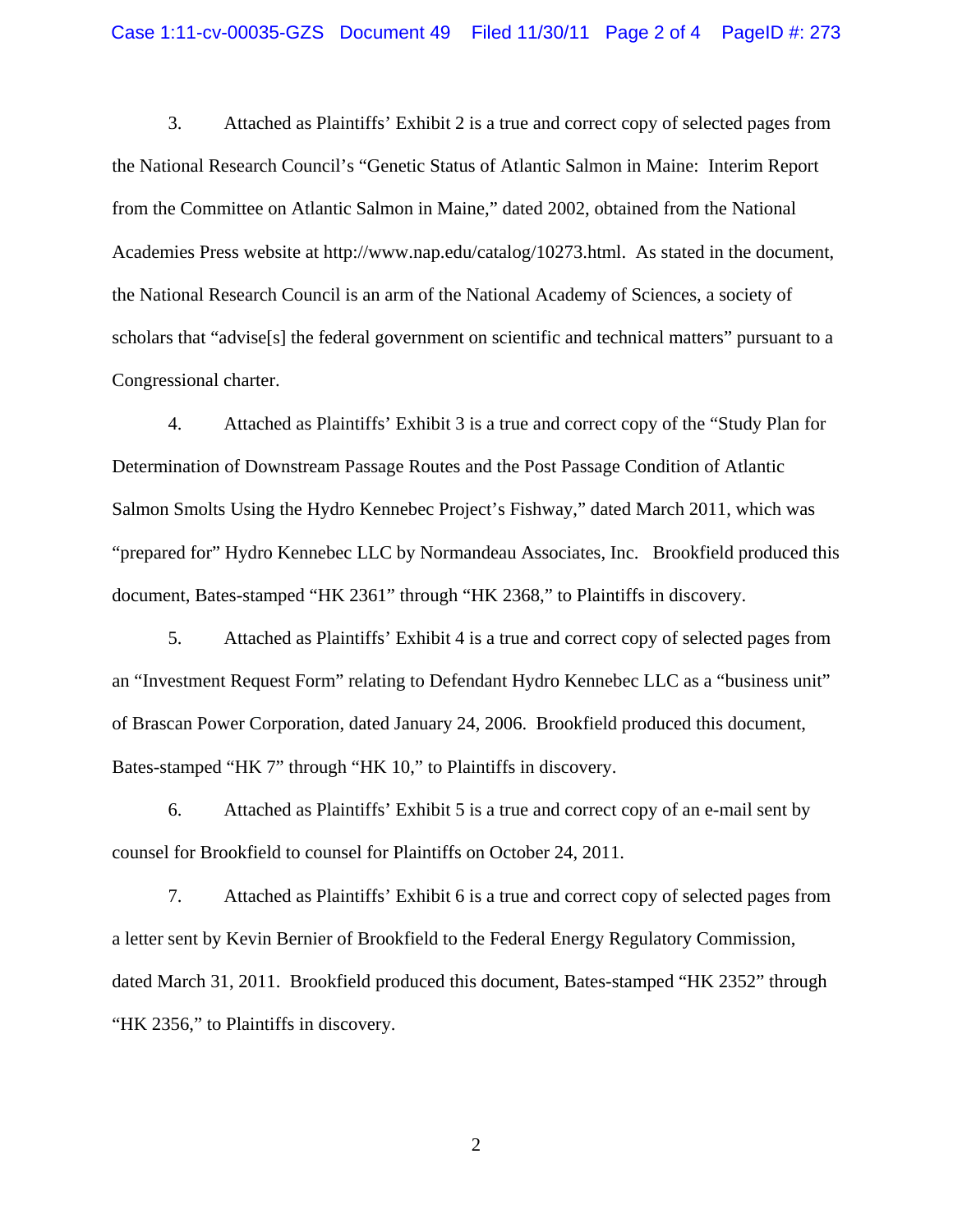8. Attached as Plaintiffs' Exhibit 7 is a true and correct copy of an e-mail sent by Kevin Bernier of Brookfield to members of various regulatory agencies, dated April 28, 2011. Brookfield produced this document, Bates-stamped "HK 2399," to Plaintiffs in discovery.

9. Attached as Plaintiffs' Exhibit 8 is a true and correct copy of an e-mail sent by Kevin Bernier of Brookfield to members of various regulatory agencies, dated December 14, 2010. Brookfield produced this document, Bates-stamped "HK 2401," to Plaintiffs in discovery.

10. Attached as Plaintiffs' Exhibit 9 is a true and correct copy of an e-mail sent by Michael Craig of Brookfield to Kevin Bernier of Brookfield (among other personnel), dated August 29, 2011. Brookfield produced this document, Bates-stamped "HK 8944," to Plaintiffs in discovery.

11. Attached as Plaintiffs' Exhibit 10 is a true and correct copy of Normandeau Associates, Inc.'s "2011 Hydro-Kennebec Smolt Release Summary," prepared on behalf of Brookfield. Brookfield produced this document, Bates-stamped "HK 14610" through "HK 14612," to Plaintiffs in discovery.

12. Attached as Plaintiffs' Exhibit 11 is a true and correct copy of an e-mail sent by Kevin Bernier of Brookfield to himself, dated June 14, 2011. Brookfield produced this document, Bates-stamped "HK 8938," to Plaintiffs in discovery.

13. Attached as Plaintiffs' Exhibit 12 is a true and correct copy of a letter sent by Frederic G. Seavey of the United States Fish and Wildlife Service to Kevin Bernier of Brookfield, dated March 10, 2008. Brookfield produced this document, Bates-stamped "HK 3577" through "HK 3581," to Plaintiffs in discovery.

3